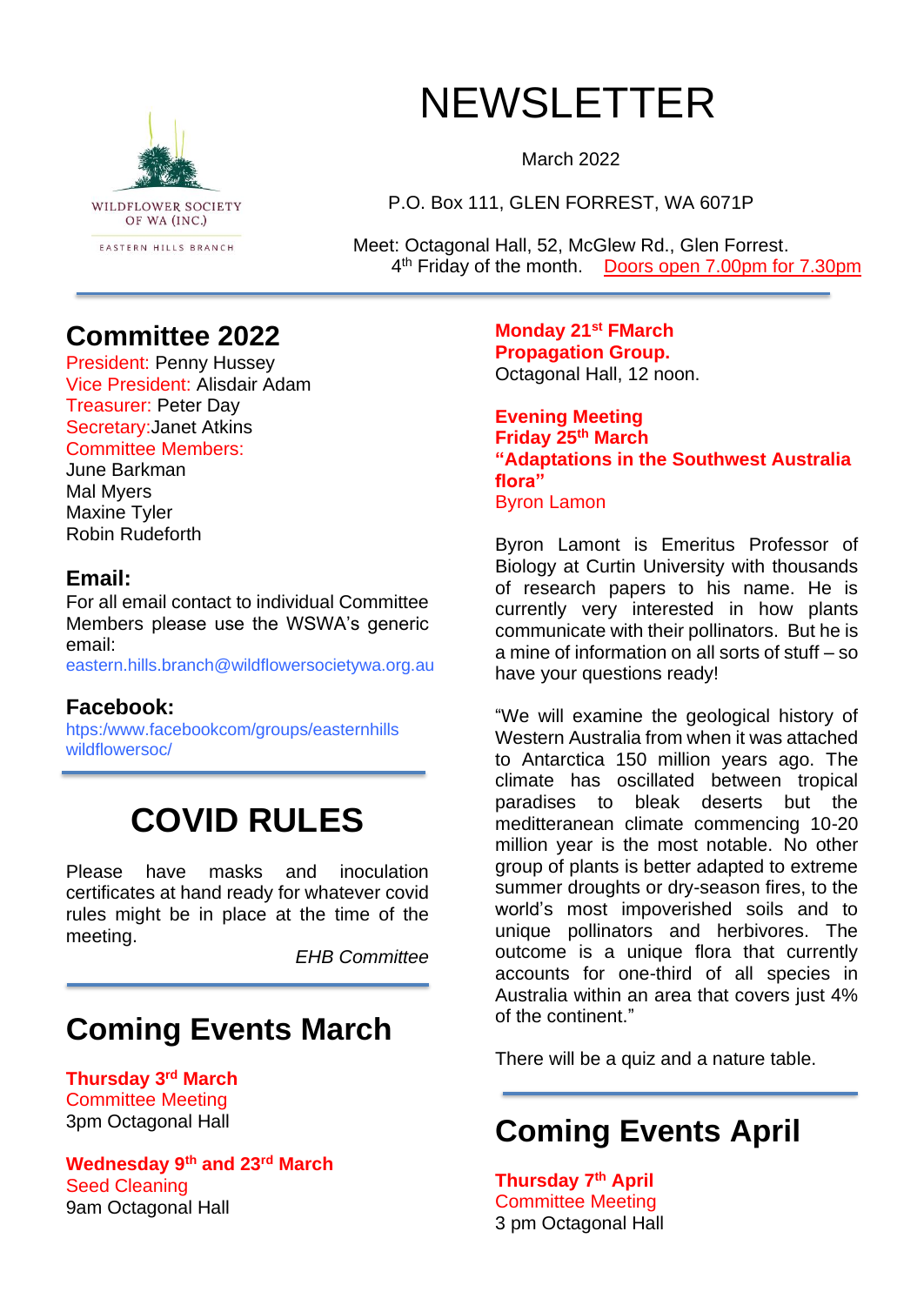**Wednesday 6th and 20th April** Seed Cleaning

9am Octagonal Hall

#### **Monday 18th April**

Propagation Group Octagonal Hall, 12 noon. (Note: this is Easter Monday. Date may change!)

### **Evening Meeting**

**Friday 22nd April** "Investigating the impacts of climate change, drought and heat on forest die-off" Katinka Rithrol

The forests that occur in the South-west of WA have, over millennia, become finely adapted to our difficult climate. But extremes can cause widespread damage – even death – and it could take the forest a long time to recover. Extreme droughts, or extreme frosts, may kill large areas of tree canopy. Increasingly, we are becoming aware that the climate is changing, and these extreme events are becoming more frequent and more severe.

Katinka is conducting research in DBCA and UWA to study, and try to predict, what effects climate change will have on the ecology of our forests. Will the flora and fauna be resilient enough to survive? Or is a massive extinction even inevitable? Horrifying? Come along and find out.

### **Due to Covid**

# **the EHB Plant Sale is CANCELLED**

However, plants will still be on sale from the individual growers. Details of how to do this will be given in a later Newsletter.

### **Hall Cleaner wanted**

We need someone to clean the Hall once a month. This is not an onerous job. Is there anyone who could take this on? Remuneration rate negotiable.

*EHB Committee*

# **REPORTS**

### Evening Meeting Friday 25<sup>th</sup> February

"Nutritional Ecology of Carnivorous Plants" Laura Skates

Laura Skates started by reminding us that there are 800 carnivorous plants in the world, from several different families, and one third of them occur in Australia. The whole idea of plants eating animals has long fascinated scientists, and indeed Darwin wrote a book on them, while here in Western Australia Rica Ericson wrote and illustrated "Plants of Prey in Australia".

WA is a global hotspot for carnivorous plants, especially Droseras, 90% of them occur here. We do have other genera as well; she illustrated the aquatic Waterwheel Plat; the mostly aquatic Bladderworts; *Byblis* and, of course, the Albany Pitcher Plant.



*Byblis gigantea,* Rainbow Plant. Found at Eneabba, also Swan Coastal Plain, inc Swan and Kalamunda Shires. (Florabase)

Laura's work has confirmed that it is the presence of proteins (containing nitrogen)